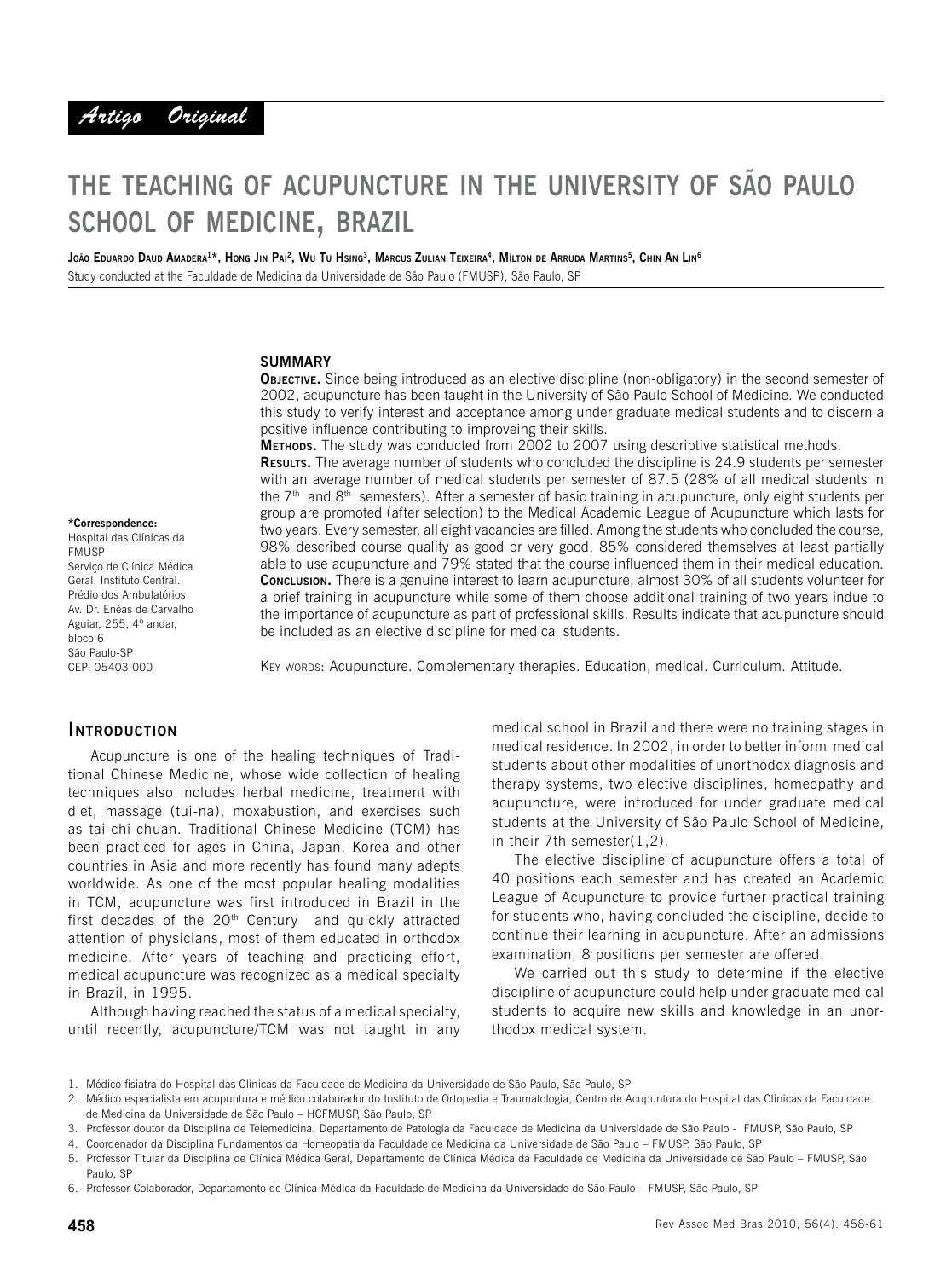# **Methods**

From the second semester of 2002 to the first semester of 2007, all students who chose Acupuncture as an elective discipline were invited to answer a questionnaire pertaining to the a) quality of the acupuncture course; b) ability to indicate acupuncture as treatment; c) indication of acupuncture as therapeutic option, even not being an acupuncturist; d) consideration of principles of Traditional Chinese Medicine as a basis of clinical thinking to reach a diagnosis; e) ability to use acupuncture; f) usefulness of the acupuncture course to help in the choice of a future specialty in medicine; g) contribution of acupuncture to the individual's medical education. As this was not a quantitative study, questionnaires answered were submitted only to descriptive analysis. The study did not involve experimental or medical procedures that could interfere directly in the voluntary participants´ health conditions, nor was professional secrecy disclosed , thus, all the participants were assured that they would not be identified. An informal consent was obtained orally from participants.

## **Results**

The study was carried out, a posteriori, for of a total of 249 students who concluded the elective discipline of Acupuncture from second semester 2002 to first semester 2007. Only 183 students were contacted and invited, of which 85 accepted participation in the project (46%). It was difficult to contact the students and obtain consent to answer the questionnaire because the majority had already concluded the medical course and did not wish to participate in the study. Even among thouse who participated in the study, not everyone answered all the questions .The average number of students per semester who concluded the discipline is 24.9, and the average number of medical students per semester is 87.5. A total of 28% of all medical students in the 7<sup>th</sup> and 8<sup>th</sup> semester participated in the discipline of Acupuncture (Table 1).

Eighty-six students considered the course excellent, 46 (54%) stated it was very good, while 37 (44%) considered it good. Two (2%) found it regular and none considered it bad. 85 (100%) of those who concluded the course considered themselves qualified (64%) and partially qualified (36%) to indicate acupuncture as treatment. 81 (99%) of students, after the course, even not being a specialist, would indicate

acupuncture as treatment option. 34 (40%) of students do not use Traditional Chinese Medicine (TCM) concepts in their clinical judgment, while 10 (12%) were indifferent. 41 (48%) said they use TCM concepts. 72 (85%) students considered themselves qualified, (35% totally qualified and 50% partially qualified), to use acupuncture. 58 (88%) students chose their future specialty without decisive influence of the acupuncture course (35% were indifferent and 33% did not undergo any influence at all), only 27 (32%) said that acupuncture had influenced their choice. For 79 (93%) students, acupuncture enhanced their medical education, only 5 (6%) were indifferent, and one thought acupuncture did not affect his or her medical education.

| Table 1 - Number of students who concluded the discipline<br>per semester |                                                                                                         |  |  |  |  |
|---------------------------------------------------------------------------|---------------------------------------------------------------------------------------------------------|--|--|--|--|
| Semester/year                                                             | Number of students who participated in the discipline<br>(% compared to the total of students/semester) |  |  |  |  |
| Second/2002                                                               | 2(2.2%)                                                                                                 |  |  |  |  |
| First/2003                                                                | 12 (13.7%)                                                                                              |  |  |  |  |
| Second/2003                                                               | 27 (30.8%)                                                                                              |  |  |  |  |
| First/2004                                                                | 26 (29.7%)                                                                                              |  |  |  |  |
| Second/2004                                                               | 21 (24%)                                                                                                |  |  |  |  |
| First/2005                                                                | 35 (40%)                                                                                                |  |  |  |  |
| Second/2005                                                               | 27 (30.8%)                                                                                              |  |  |  |  |
| First/2006                                                                | 28 (32%)                                                                                                |  |  |  |  |
| Second/2006                                                               | 42 (48%)                                                                                                |  |  |  |  |
| First/2007                                                                | 29 (33.1%)                                                                                              |  |  |  |  |

In 2004, as a complement of the discipline, The Medical Academic League of Acupuncture was founded. Since then, after the semester of basic training in acupuncture, only 8 students per group were promoted (after selection) to the Medical Academic League of Acupuncture, which has a duration of two years. Table 2 shows the number of students per semester admitted to the League.

**Table 2 - Total of students registered in the Discipline, interested in the League, total of positions offered and total of admitted**

|                                                     | 2 <sup>nd</sup> Semester<br>2004 | 1rst Semester<br>2005 | 2nd Semester<br>2005 | <b>1rst Semester</b><br>2006 | 2nd Semester<br>2006 |
|-----------------------------------------------------|----------------------------------|-----------------------|----------------------|------------------------------|----------------------|
| Students registered in the Discipline               |                                  | 35                    |                      | 28                           | 42                   |
| Students interested in League                       | 10                               | 12                    | 14                   | 13                           | 12                   |
| Positions offered by the League                     | 5                                |                       |                      |                              |                      |
| Total of admissions (official $+$ extra admissions) | 8                                |                       |                      |                              | 9                    |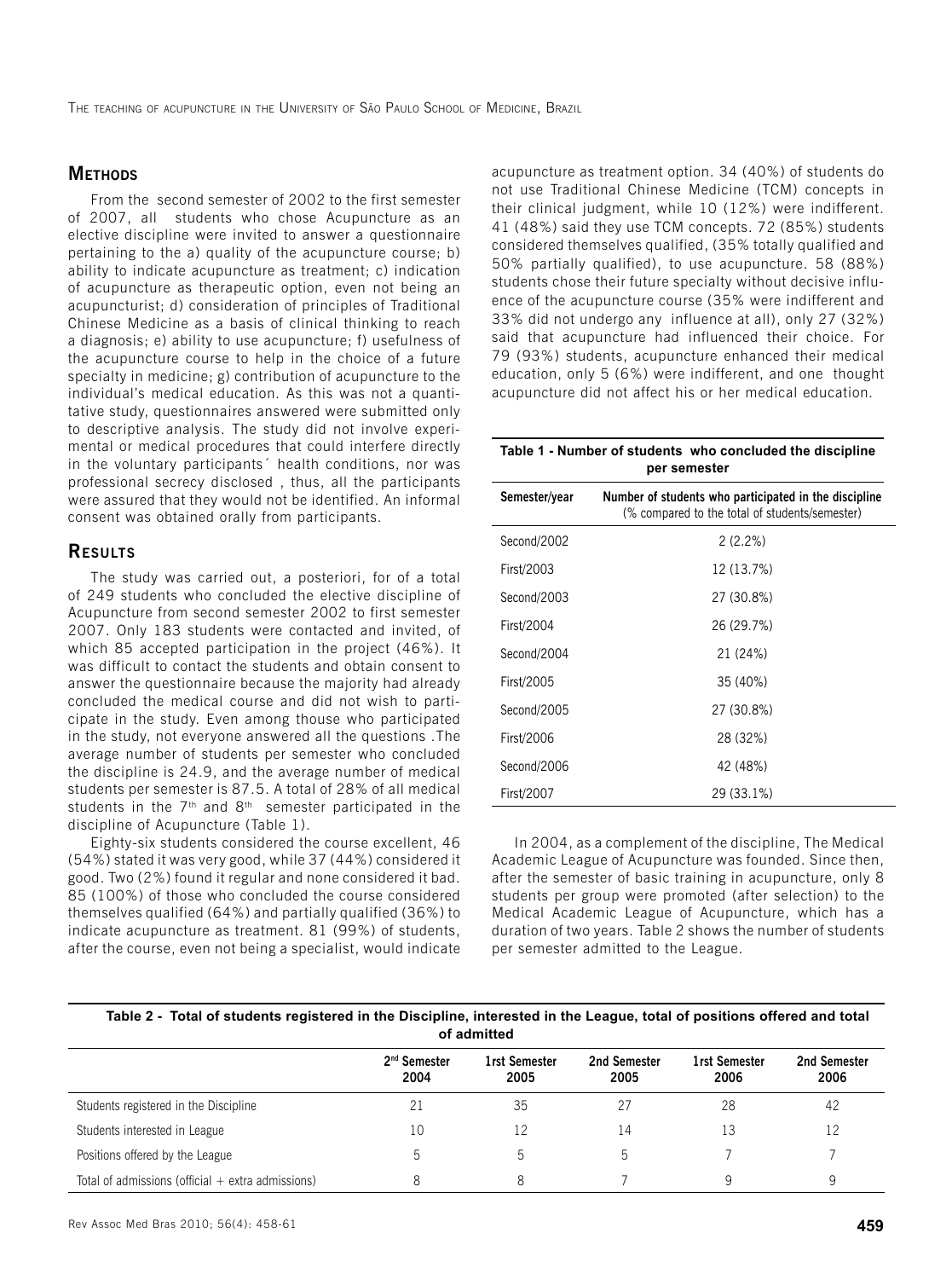## **Discussion**

In view of the medical students' growing interest in Complementary and Alternative Medicine (CAM) learning<sup>(3)</sup>, over the last years medical schools of countless countries have started to include, the teaching of these therapeutic modalities in the basic undergraduate curriculum.

A survey carried in 2002 among 484 students of the University of São Paulo School of Medicine<sup>(4)</sup> showed that over 85% of respondents believed that homeopathy and acupuncture should be included in the undergraduate curriculum (elective: 72%; compulsory: 19%), with 56% very interested in learning. Around 35% of the students were in favor of offering such specialties in public health clinics, while an average of 34% advocated the provision of these treatments also in hospitals, whereas 60% believed they could be integrated with conventional medical practice.

Similarly, results obtained in other surveys<sup>(5-11)</sup> indicated that the majority of medical students is interested in learning the fundamentals of homeopathy and acupuncture and are favorable to include ting these disciplines in the undergraduate curriculum. Although a significant number of interviewees ignored the main reasons for use of these unconventional therapies, as well as their effectiveness, most of them defended the use of these medical specializations in public health care, for integration with conventional medicine, seeking to increase the physicianpatient relationship and to enlarge the spectrum of action of the medical art.

Surveys of 1996 in the United Kingdom<sup>(12)</sup> showed that 23% of the medical schools had incorporated in their curriculum some disciplines that supplied basic concepts on the several forms of CAM. In 1999, 40% of the European Union's medical schools offered CAM Disciplines<sup>(13)</sup>. In the period between 1997-1998, research in 117 American medical schools<sup>(14)</sup> showed that 64% of them included CAM disciplines with an increase of this estimate in the latter surveys<sup>(15)</sup>. Research done in Canadian medical schools in 1998 pointed out that 81% of them presented CAM topics in their curriculum<sup>(16)</sup>. A survey in 80 Japanese medical schools<sup>(17)</sup>, over the period 1998-1999, showed that 20% of them taught CAM, a total of 25 disciplines, mostly teaching of acupuncture.

Multiple methods were used to drive CAM integration in the curriculum. Several schools seized the opportunity of concurrent curriculum reform or course revisions to integrate CAM. Although integration was the optimal goal, stand-alone or elective courses facilitated curriculum innovation by circumvent some institutional issues testing new material or teaching strategies and uncovering faculty talents and content interests. Electives were an effective format to assess and build interest before making a course required. Successful elective materials subsequently were incorporated into required courses (University of Massachusetts, Louisiana State University and others), because of popularity with students and recognition of importance by the faculty members. Several schools built on existing, successful CAM-related centers or programs (University of California-San Francisco, University of North Carolina, University of Michigan, and University of Minnesota).<sup>(18-20)</sup>

Although the total of students enrolled in the study may

not have been convincingly representative (46% of the total of students that concluded the discipline - Table 1), and this would be a loss for this study, considering the universe of students that concluded the elective discipline of acupuncture, there is some interesting information we can obtain from the study.

Almost the totality of students (98%) considered the Elective Discipline of Acupuncture as, at least, a good discipline (54% considered excellent, 44% considered good). It is very unusual to have this level of approval, since it is not an obligatory discipline. Independent of the fact that the profile of candidates who choose the discipline of acupuncture might have a tendency to qualify the discipline as very good, the quality of the discipline is that this tendency cannot be contaminated. A growing number of students in this discipline (Table 1), as well as the increasing number of candidates interested in continuing training in acupuncture at the Academic League of Acupuncture (Table 2) support the idea of the good quality of the discipline, de per se, attracts students.

Among the students who concluded the discipline, 64% considered themselves able to indicate acupuncture as option of treatment, while 36% considered themselves partially able to indicate acupuncture. Once more, this data shows the good quality of the discipline, in spite of the qualification resulting from a self-evaluation questionnaire.

Almost the totality of the students that concluded the discipline would indicate acupuncture as a therapeutic option, which demonstrates the confidence of the students after the conclusion of the discipline. Only 48% of the students use concepts of Traditional Chinese Medicine in their clinical judgment however 52% do not, data that suggests that probably it is easier to learn acupuncture than the concepts of Traditional Chinese Medicine. Indirectly, it could lead to the idea that, under some circumstances, perhaps in the initial stage, acupuncture may be taught without a profound link to Traditional Chinese Medicine.

Almost all of students (35% able and 50% partially able) considered themselves capable of using acupuncture, which once more reflects the quality of the discipline. Considering the influence that the discipline could have had in the choice of the future medical specialties, acupuncture did not show decisive influence upon student choice (32% answered affirmatively, 33% answered negatively and 35% were indifferent), but students confirmed that the discipline had definitively helped in the their medical education (93%), possibly increasing knowledge of non conventional healing techniques, similar to other elective courses in various modalities of CAM<sup>(21-23)</sup>.

Although the Elective Discipline of Acupuncture has been offered to students only since 2002, it has contributed decisively to the education of under - graduate students, not only offering a good quality of discipline, but also promoting an opportunity of learning a healing technique not belonging to the main stream medical system, challenging students to consider other healing systems as an option to main stream medical treatment. From the evaluation of the questionnaire, we can conclude that the Elective Discipline of Acupuncture is important to the education of under - graduate students in the University of São Paulo School of Medicine.

## **Conflict of interest:** none